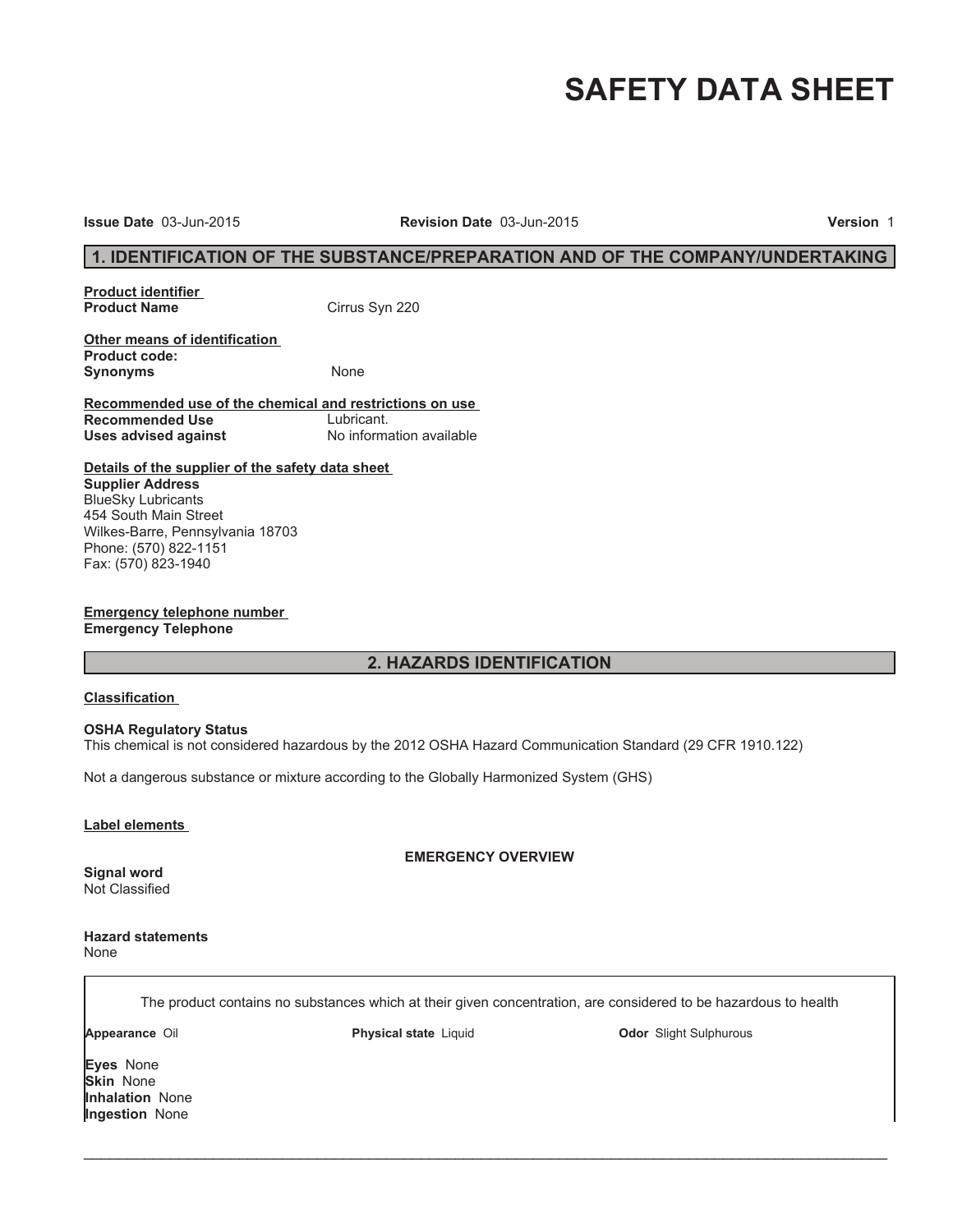**Hazards not otherwise classified (HNOC) Other information Unknown Acute Toxicity** 2.07% of the mixture consists of ingredient(s) of unknown toxicity

# **3. COMPOSITION/INFORMATION ON INGREDIENTS**

\_\_\_\_\_\_\_\_\_\_\_\_\_\_\_\_\_\_\_\_\_\_\_\_\_\_\_\_\_\_\_\_\_\_\_\_\_\_\_\_\_\_\_\_\_\_\_\_\_\_\_\_\_\_\_\_\_\_\_\_\_\_\_\_\_\_\_\_\_\_\_\_\_\_\_\_\_\_\_\_\_\_\_\_\_\_\_\_\_\_\_\_\_

The product contains no substances which at their given concentration, are considered to be hazardous to health.

# **4. FIRST AID MEASURES**

## **First aid measures**

| Eye contact:                                                | In the case of contact with eyes, rinse immediately with plenty of water and seek medical<br>advice.                                        |  |
|-------------------------------------------------------------|---------------------------------------------------------------------------------------------------------------------------------------------|--|
| Skin contact:                                               | Wash off immediately with soap and plenty of water. If a person feels unwell or symptoms<br>of skin irritation appear, consult a physician. |  |
| Inhalation:                                                 | In the case of inhalation of aerosol/mist consult a physician if necessary.                                                                 |  |
| Ingestion:                                                  | Do not induce vomiting without medical advice. Drink 1 or 2 glasses of water. Consult a<br>physician if necessary.                          |  |
| Most important symptoms and effects, both acute and delayed |                                                                                                                                             |  |
| <b>Symptoms</b>                                             | No information available.                                                                                                                   |  |

**Indication of any immediate medical attention and special treatment needed**

# **5. FIRE-FIGHTING MEASURES**

## **Suitable extinguishing media:**

Carbon dioxide (CO2). Dry chemical. Water spray mist or foam.

Unsuitable extinguishing media Do not use a solid water stream as it may scatter and spread fire **Specific hazards arising from the chemical** Thermal decomposition can lead to release of irritating gases and vapors. In the event of fire, cool tanks with water spray.

## **Explosion data**

**Sensitivity to Mechanical Impact** None. **Sensitivity to Static Discharge** None.

# **Special protective equipment for firefighters:**

As in any fire, wear self-contained breathing apparatus pressure-demand, MSHA/NIOSH (approved or equivalent) and full protective gear.

# **6. ACCIDENTAL RELEASE MEASURES**

#### **Personal precautions, protective equipment and emergency procedures**

**Personal precautions:** Contaminated surfaces will be extremely slippery. Wear personal protective equipment.

 $\_$  , and the contribution of the contribution of the contribution of the contribution of  $\mathcal{L}_\text{max}$ 

**Environmental precautions**

**Environmental precautions:** Do not flush into surface water or sanitary sewer system.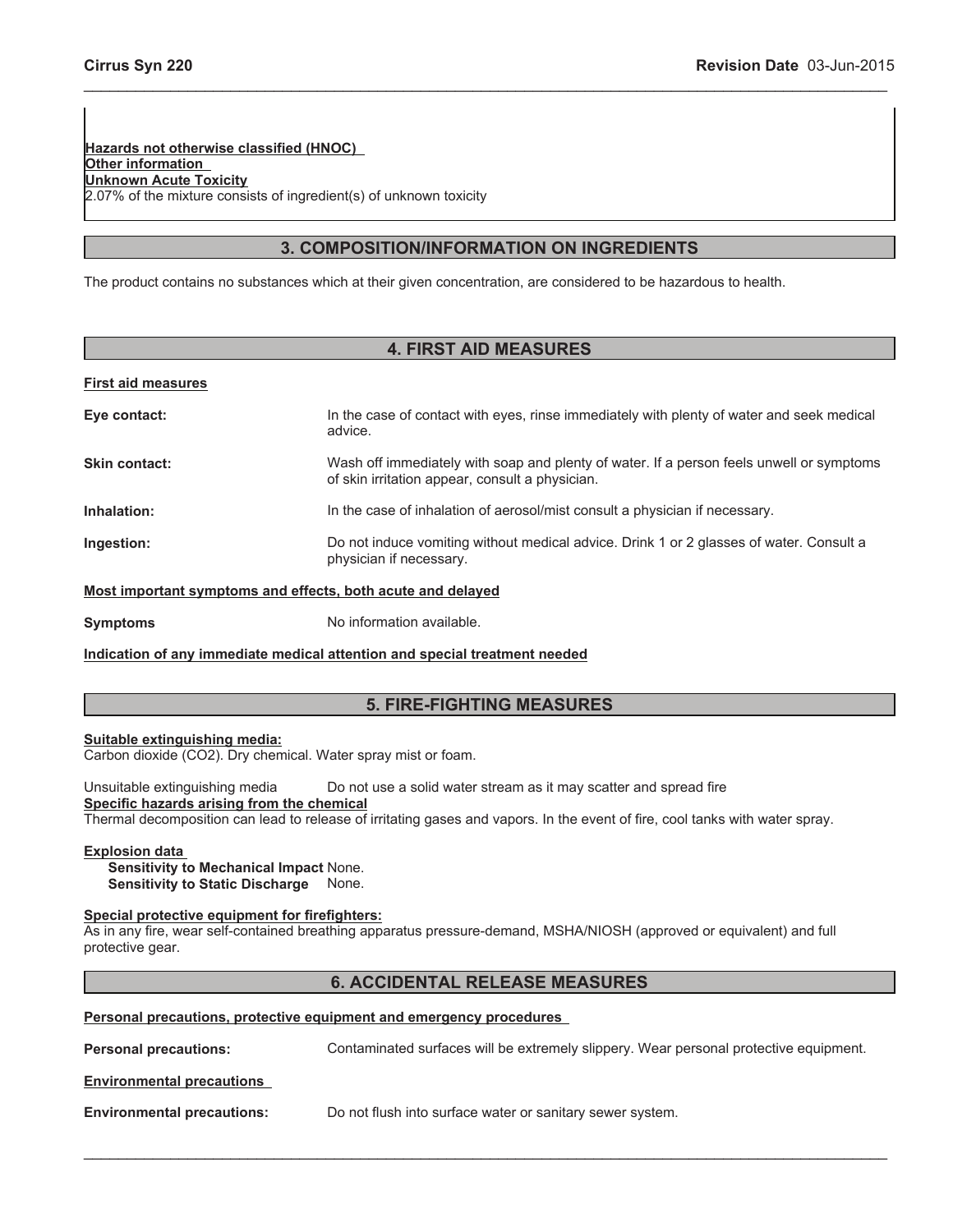|                                                                                                                                                               |                                                                                                                                 |  | Methods and material for containment and cleaning up                                                                                                                                                 |                                                                                                                                           |                                                                                                                                  |                                                                                           |
|---------------------------------------------------------------------------------------------------------------------------------------------------------------|---------------------------------------------------------------------------------------------------------------------------------|--|------------------------------------------------------------------------------------------------------------------------------------------------------------------------------------------------------|-------------------------------------------------------------------------------------------------------------------------------------------|----------------------------------------------------------------------------------------------------------------------------------|-------------------------------------------------------------------------------------------|
| <b>Methods for containment</b>                                                                                                                                |                                                                                                                                 |  | Prevent further leakage or spillage if safe to do so.                                                                                                                                                |                                                                                                                                           |                                                                                                                                  |                                                                                           |
| Methods for cleaning up:                                                                                                                                      |                                                                                                                                 |  | container.                                                                                                                                                                                           |                                                                                                                                           |                                                                                                                                  | Absorb spill with inert material (e.g. dry sand or earth), then place in a chemical waste |
|                                                                                                                                                               |                                                                                                                                 |  | 7. HANDLING AND STORAGE                                                                                                                                                                              |                                                                                                                                           |                                                                                                                                  |                                                                                           |
|                                                                                                                                                               | <b>Precautions for safe handling</b>                                                                                            |  |                                                                                                                                                                                                      |                                                                                                                                           |                                                                                                                                  |                                                                                           |
| <b>Handling</b>                                                                                                                                               |                                                                                                                                 |  | Handle in accordance with good industrial hygiene and safety practice.                                                                                                                               |                                                                                                                                           |                                                                                                                                  |                                                                                           |
| Conditions for safe storage, including any incompatibilities                                                                                                  |                                                                                                                                 |  |                                                                                                                                                                                                      |                                                                                                                                           |                                                                                                                                  |                                                                                           |
| <b>Storage Conditions</b>                                                                                                                                     |                                                                                                                                 |  | Keep container tightly closed                                                                                                                                                                        |                                                                                                                                           |                                                                                                                                  |                                                                                           |
|                                                                                                                                                               |                                                                                                                                 |  | 8. EXPOSURE CONTROLS/PERSONAL PROTECTION                                                                                                                                                             |                                                                                                                                           |                                                                                                                                  |                                                                                           |
| <b>Control parameters</b>                                                                                                                                     |                                                                                                                                 |  |                                                                                                                                                                                                      |                                                                                                                                           |                                                                                                                                  |                                                                                           |
|                                                                                                                                                               | <b>Exposure Guidelines</b><br><b>Appropriate engineering controls</b>                                                           |  | Contains mineral oil, vegetable oil, and/or synthetic oil. Under conditions which may<br>generate mists, observe the OSHA PEL of 5 mg/m <sup>3</sup> , ACGIH STEL of 10 mg/m <sup>3</sup> .          |                                                                                                                                           |                                                                                                                                  |                                                                                           |
|                                                                                                                                                               |                                                                                                                                 |  |                                                                                                                                                                                                      |                                                                                                                                           |                                                                                                                                  |                                                                                           |
| exposure:                                                                                                                                                     | <b>Engineering measures to reduce</b>                                                                                           |  | Ensure adequate ventilation, especially in confined areas.                                                                                                                                           |                                                                                                                                           |                                                                                                                                  |                                                                                           |
|                                                                                                                                                               |                                                                                                                                 |  | Individual protection measures, such as personal protective equipment                                                                                                                                |                                                                                                                                           |                                                                                                                                  |                                                                                           |
| <b>Respiratory protection:</b><br>Hand protection:<br>Eye protection:<br>Skin and body protection:                                                            | <b>General Hygiene Considerations</b>                                                                                           |  | Breathing apparatus needed only when aerosol or mist is formed.<br>Gloves made of plastic or rubber<br>Safety glasses<br>against this potential effect<br>Avoid contact with skin, eyes and clothing |                                                                                                                                           |                                                                                                                                  | Usual safety precautions while handling the product will provide adequate protection      |
|                                                                                                                                                               |                                                                                                                                 |  | 9. PHYSICAL AND CHEMICAL PROPERTIES                                                                                                                                                                  |                                                                                                                                           |                                                                                                                                  |                                                                                           |
|                                                                                                                                                               |                                                                                                                                 |  | Information on basic physical and chemical properties                                                                                                                                                |                                                                                                                                           |                                                                                                                                  |                                                                                           |
| <b>Physical state Liquid</b><br>Appearance Oil                                                                                                                |                                                                                                                                 |  | <b>Odor</b> Slight Sulphurous                                                                                                                                                                        | <b>Color Amber</b>                                                                                                                        |                                                                                                                                  | Odor thresholdNo information<br>available                                                 |
| <b>Property</b><br><b>Melting</b><br>point/freezing<br>point                                                                                                  | <b>Values</b><br>No information<br>available                                                                                    |  | Remarks • Method                                                                                                                                                                                     | pH<br>boiling range                                                                                                                       | Not applicable<br>Boiling point / No information<br>available                                                                    |                                                                                           |
| <b>Flash point</b><br><b>Flammability</b><br>(solid, gas)<br><b>Upper</b><br>flammability<br>limit:<br>Vapor<br>pressure<br><b>Specific</b><br><b>Gravity</b> | > 232 °C /<br>450 °F<br>No information<br>available<br>No information<br>available<br>No information<br>available<br>${}_{0.9}$ |  | Cleveland Open Cup                                                                                                                                                                                   | <b>Evaporation</b><br>rate<br><b>Flammability</b><br><b>Limit in Air</b><br>Lower<br>flammability<br>limit:<br><b>Water</b><br>solubility | No information<br>available<br>No information<br>available<br>Vapor density No information<br>available<br>Insoluble in<br>water |                                                                                           |

 $\_$  , and the contribution of the contribution of the contribution of the contribution of  $\mathcal{L}_\text{max}$ 

**Partition coefficient**

No information available

\_\_\_\_\_\_\_\_\_\_\_\_\_\_\_\_\_\_\_\_\_\_\_\_\_\_\_\_\_\_\_\_\_\_\_\_\_\_\_\_\_\_\_\_\_\_\_\_\_\_\_\_\_\_\_\_\_\_\_\_\_\_\_\_\_\_\_\_\_\_\_\_\_\_\_\_\_\_\_\_\_\_\_\_\_\_\_\_\_\_\_\_\_

**Solubility in other solvents** No information available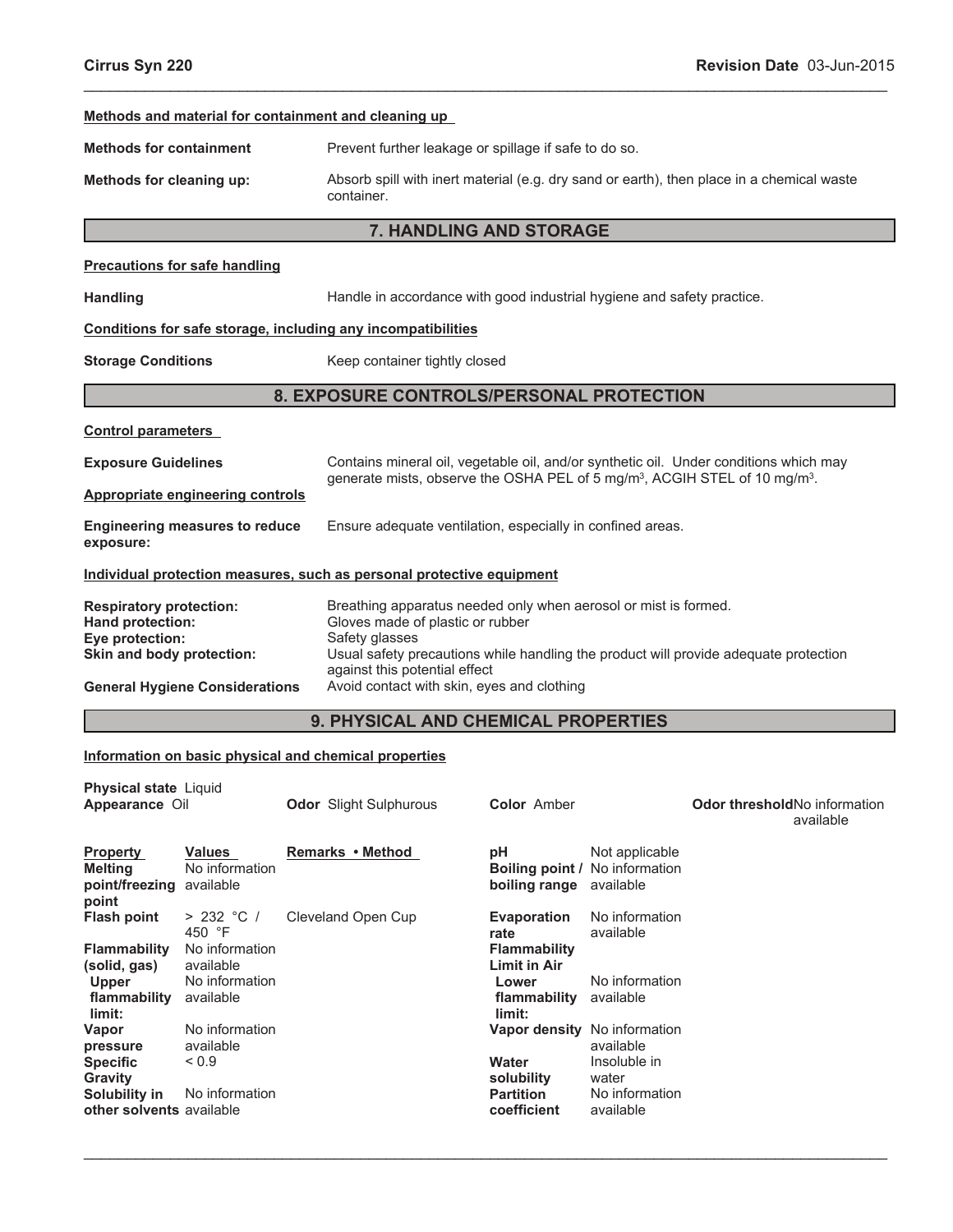| No information<br><b>Autoignition</b><br>available<br>temperature<br><b>Kinematic</b><br>approx. 233<br>cSt@40°C<br>viscosity<br><b>Explosive properties</b><br><b>Oxidizing properties</b><br><b>Other information</b> | No information available<br>No information available                                                                                     | DecompositionNo information<br>temperature<br><b>Dynamic</b><br>viscosity | available<br>No information<br>available                                                                                                                          |  |  |
|-------------------------------------------------------------------------------------------------------------------------------------------------------------------------------------------------------------------------|------------------------------------------------------------------------------------------------------------------------------------------|---------------------------------------------------------------------------|-------------------------------------------------------------------------------------------------------------------------------------------------------------------|--|--|
| <b>Softening point</b><br><b>Molecular weight</b><br>VOC Content (%)<br><b>Density</b><br><b>Bulk density</b>                                                                                                           | No information available<br>No information available<br>No information available<br>No information available<br>No information available |                                                                           |                                                                                                                                                                   |  |  |
|                                                                                                                                                                                                                         | <b>10. STABILITY AND REACTIVITY</b>                                                                                                      |                                                                           |                                                                                                                                                                   |  |  |
| <b>Reactivity</b><br>Not applicable                                                                                                                                                                                     |                                                                                                                                          |                                                                           |                                                                                                                                                                   |  |  |
| <b>Chemical stability</b>                                                                                                                                                                                               |                                                                                                                                          |                                                                           |                                                                                                                                                                   |  |  |
| <b>Stability</b><br><b>Possibility of Hazardous Reactions</b>                                                                                                                                                           | Stable under normal conditions                                                                                                           |                                                                           |                                                                                                                                                                   |  |  |
| <b>Possibility of Hazardous</b><br><b>Reactions</b>                                                                                                                                                                     | None under normal processing.                                                                                                            |                                                                           |                                                                                                                                                                   |  |  |
| <b>Hazardous polymerization</b>                                                                                                                                                                                         | Hazardous polymerization does not occur.                                                                                                 |                                                                           |                                                                                                                                                                   |  |  |
| <b>Conditions to avoid</b>                                                                                                                                                                                              |                                                                                                                                          |                                                                           |                                                                                                                                                                   |  |  |
| <b>Conditions to avoid</b><br><b>Hazardous Decomposition Products</b>                                                                                                                                                   | No special storage conditions required                                                                                                   |                                                                           |                                                                                                                                                                   |  |  |
| <b>Hazardous Decomposition</b><br><b>Products</b><br>Incompatible materials                                                                                                                                             |                                                                                                                                          |                                                                           | Thermal decomposition can lead to release of irritating gases and vapors                                                                                          |  |  |
| Incompatible materials                                                                                                                                                                                                  | Oxidising agents                                                                                                                         |                                                                           |                                                                                                                                                                   |  |  |
|                                                                                                                                                                                                                         | <b>11. TOXICOLOGICAL INFORMATION</b>                                                                                                     |                                                                           |                                                                                                                                                                   |  |  |
| Information on likely routes of exposure                                                                                                                                                                                |                                                                                                                                          |                                                                           |                                                                                                                                                                   |  |  |
| <b>Product Information</b>                                                                                                                                                                                              |                                                                                                                                          |                                                                           | Product does not present an acute toxicity hazard based on known or supplied information                                                                          |  |  |
| Eye contact                                                                                                                                                                                                             | May cause slight irritation.                                                                                                             |                                                                           |                                                                                                                                                                   |  |  |
| <b>Skin contact</b>                                                                                                                                                                                                     |                                                                                                                                          |                                                                           | Substance does not generally irritate and is only mildly irritating to the skin.                                                                                  |  |  |
| <b>Inhalation</b>                                                                                                                                                                                                       | Avoid breathing vapors or mists.                                                                                                         |                                                                           |                                                                                                                                                                   |  |  |
| Ingestion                                                                                                                                                                                                               |                                                                                                                                          |                                                                           | Ingestion may cause gastrointestinal irritation, nausea, vomiting and diarrhoea.                                                                                  |  |  |
| Information on toxicological effects                                                                                                                                                                                    |                                                                                                                                          |                                                                           |                                                                                                                                                                   |  |  |
|                                                                                                                                                                                                                         | Delayed and immediate effects as well as chronic effects from short and long-term exposure                                               |                                                                           |                                                                                                                                                                   |  |  |
| <b>Sensitization</b><br><b>Mutagenic effects:</b><br>Carcinogenicity                                                                                                                                                    | No sensitization responses were observed.<br>IARC or NTP.                                                                                |                                                                           | Did not show mutagenic or teratogenic effects in animal experiments.<br>This product does not contain any carcinogens or potential carcinogens as listed by OSHA, |  |  |
| <b>Reproductive toxicity</b>                                                                                                                                                                                            |                                                                                                                                          |                                                                           | This product does not contain any known or suspected reproductive hazards.                                                                                        |  |  |

\_\_\_\_\_\_\_\_\_\_\_\_\_\_\_\_\_\_\_\_\_\_\_\_\_\_\_\_\_\_\_\_\_\_\_\_\_\_\_\_\_\_\_\_\_\_\_\_\_\_\_\_\_\_\_\_\_\_\_\_\_\_\_\_\_\_\_\_\_\_\_\_\_\_\_\_\_\_\_\_\_\_\_\_\_\_\_\_\_\_\_\_\_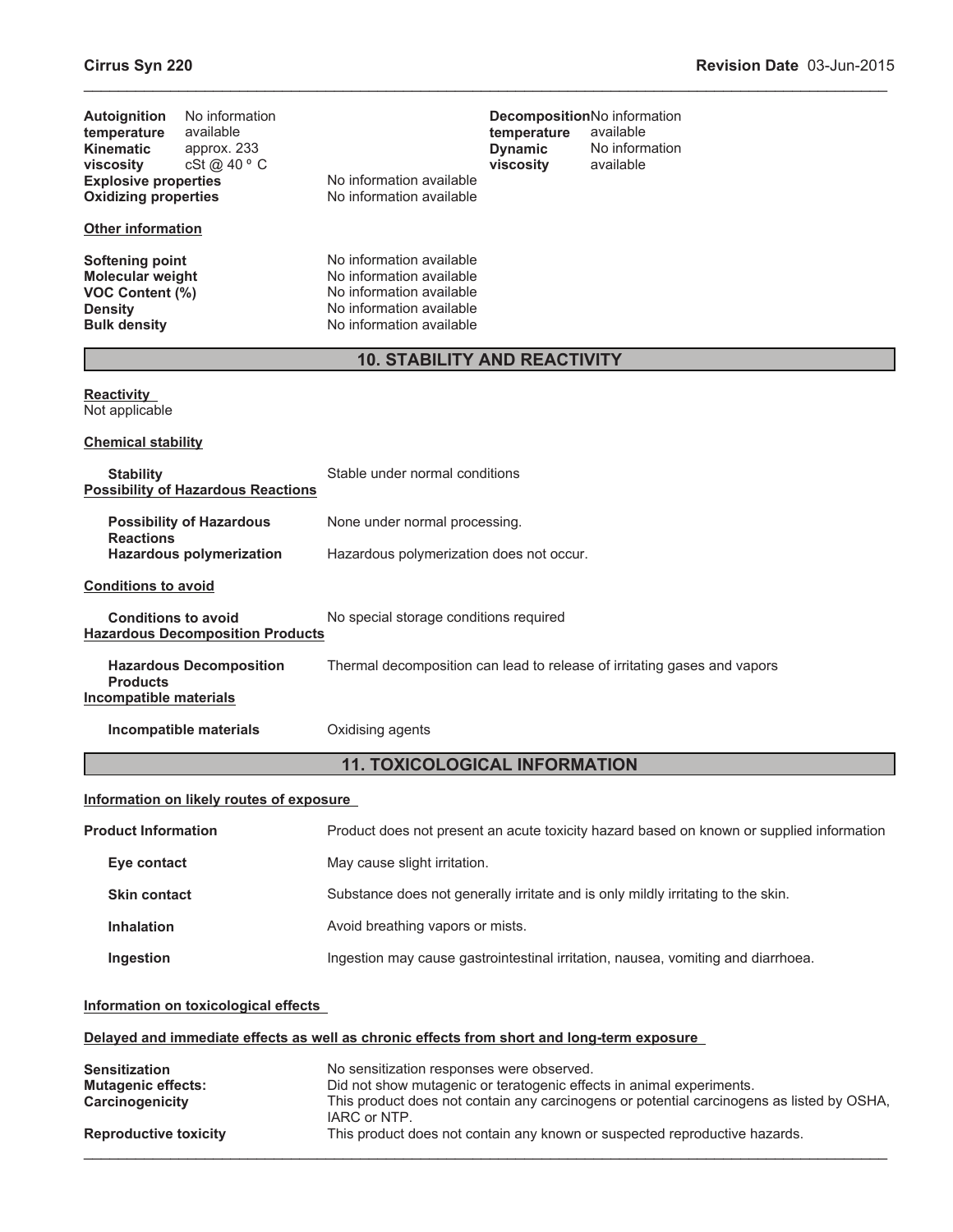| <b>STOT - Single Exposure</b>                               | None under normal use conditions.                    |
|-------------------------------------------------------------|------------------------------------------------------|
| <b>STOT - Repeated Exposure</b><br><b>Aspiration hazard</b> | None under normal use conditions.<br>Not applicable. |
|                                                             |                                                      |

## **Numerical measures of toxicity - Product Information**

**Unknown Acute Toxicity** 2.07% of the mixture consists of ingredient(s) of unknown toxicity **The following values are calculated based on chapter 3.1 of the GHS document** . **ATEmix (oral)** 7858 mg/kg **ATEmix (dermal)** 5174 mg/kg **ATEmix (inhalation-dust/mist)** 30.3 mg/l **ATEmix (inhalation-vapor)** 

# **12. ECOLOGICAL INFORMATION**

\_\_\_\_\_\_\_\_\_\_\_\_\_\_\_\_\_\_\_\_\_\_\_\_\_\_\_\_\_\_\_\_\_\_\_\_\_\_\_\_\_\_\_\_\_\_\_\_\_\_\_\_\_\_\_\_\_\_\_\_\_\_\_\_\_\_\_\_\_\_\_\_\_\_\_\_\_\_\_\_\_\_\_\_\_\_\_\_\_\_\_\_\_

#### **Ecotoxicity**

No known hazards to the aquatic environment.

2.07% of the mixture consists of components(s) of unknown hazards to the aquatic environment

#### **Persistence and degradability**

No information available.

**Bioaccumulation**

No information available.

#### **Mobility**

The product is insoluble and floats on water.

| <b>13. DISPOSAL CONSIDERATIONS</b> |                                                                                                        |  |
|------------------------------------|--------------------------------------------------------------------------------------------------------|--|
| Waste treatment methods            |                                                                                                        |  |
| Disposal of wastes                 | Disposal should be in accordance with applicable regional, national and local laws and<br>regulations. |  |
| <b>Contaminated packaging</b>      | Do not reuse container.                                                                                |  |

# **14. TRANSPORT INFORMATION**

**DOT** Not Regulated by any means of transportation

# **15. REGULATORY INFORMATION**

**International Inventories DSL:**<br> **EINECS/ELINCS**<br> **EINECS/ELINCS**<br> **EINECS/ELINCS** 

**TSCA:** Listed in TSCA This product complies with EINECS/ELINCS **CHINA:** This product does not comply with China IECSC.

 $\_$  , and the contribution of the contribution of the contribution of the contribution of  $\mathcal{L}_\text{max}$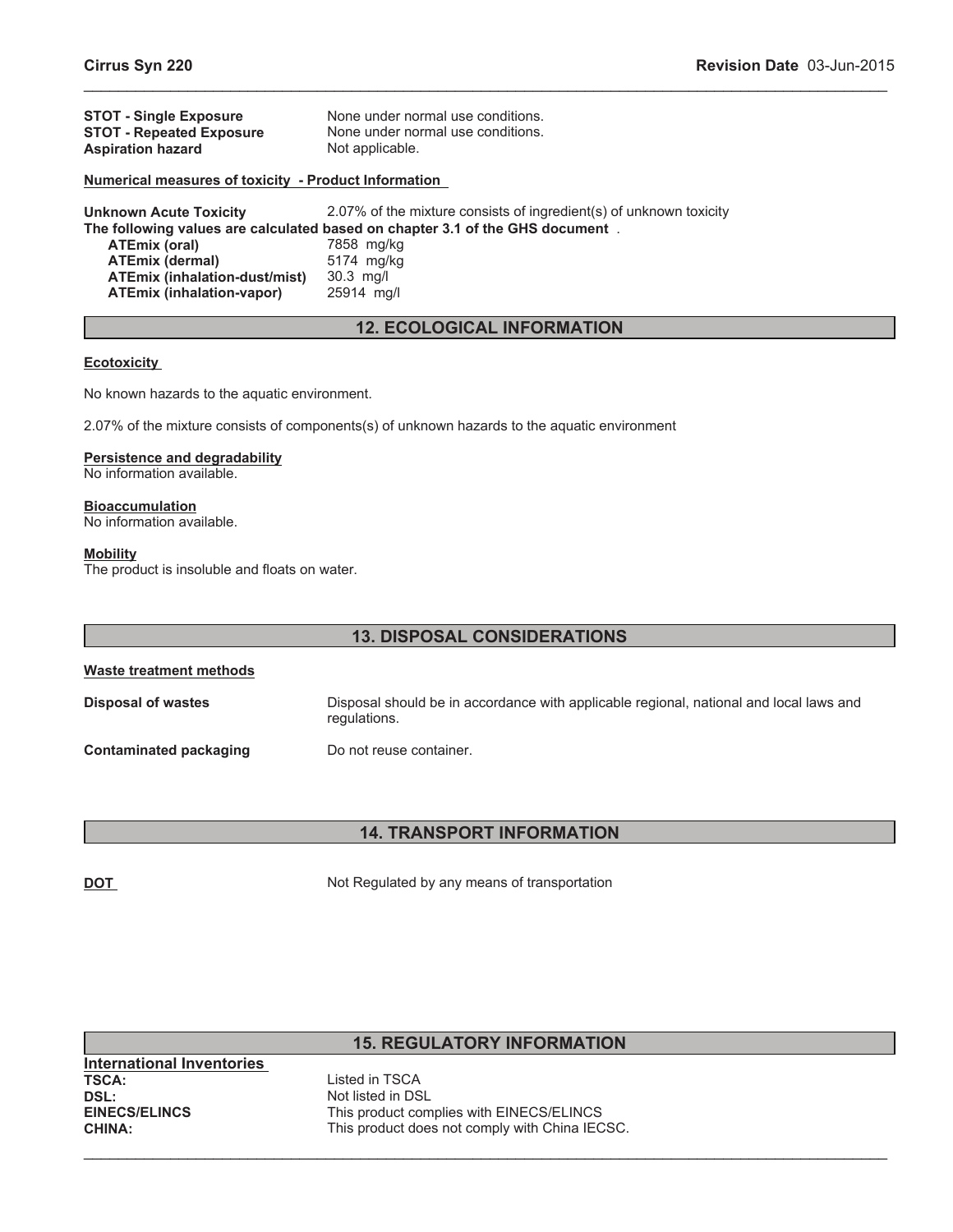| <b>KECL:</b>  | This product does not comply with Korea KECL.        |
|---------------|------------------------------------------------------|
| <b>PICCS:</b> | This product does not comply with Philippines PICCS. |
| AICS:         | This product does not comply with Australia AICS     |

**Legend:**

**TSCA** - United States Toxic Substances Control Act Section 8(b) Inventory **DSL/NDSL** - Canadian Domestic Substances List/Non-Domestic Substances List **EINECS/ELINCS** - European Inventory of Existing Chemical Substances/European List of Notified Chemical Substances **ENCS** - Japan Existing and New Chemical Substances **IECSC** - China Inventory of Existing Chemical Substances **KECL** - Korean Existing and Evaluated Chemical Substances **PICCS** - Philippines Inventory of Chemicals and Chemical Substances **AICS** - Australian Inventory of Chemical Substances

# **Federal Regulations**

# **SARA 313**

Section 313 of Title III of the Superfund Amendments and Reauthorization Act of 1986 (SARA). This product does not contain any chemicals which are subject to the reporting requirements of the Act and Title 40 of the Code of Federal Regulations, Part 372

\_\_\_\_\_\_\_\_\_\_\_\_\_\_\_\_\_\_\_\_\_\_\_\_\_\_\_\_\_\_\_\_\_\_\_\_\_\_\_\_\_\_\_\_\_\_\_\_\_\_\_\_\_\_\_\_\_\_\_\_\_\_\_\_\_\_\_\_\_\_\_\_\_\_\_\_\_\_\_\_\_\_\_\_\_\_\_\_\_\_\_\_\_

# **SARA 311/312 Hazard Categories**

| N٥ |
|----|
| No |
| No |
| N٥ |
| N٥ |
|    |

## **CWA (Clean Water Act)**

This product does not contain any substances regulated as pollutants pursuant to the Clean Water Act (40 CFR 122.21 and 40 CFR 122.42)

## **CERCLA**

This material, as supplied, does not contain any substances regulated as hazardous substances under the Comprehensive Environmental Response Compensation and Liability Act (CERCLA) (40 CFR 302) or the Superfund Amendments and Reauthorization Act (SARA) (40 CFR 355). There may be specific reporting requirements at the local, regional, or state level pertaining to releases of this material

# **State Regulations (RTK)**

## **California Proposition 65**

This product does not contain any Proposition 65 chemicals

## **U.S. State Right-to-Know Regulations**

## **U.S. EPA Label Information**

**EPA Pesticide Registration Number** Not applicable

# **16. OTHER INFORMATION**

 $\_$  , and the contribution of the contribution of the contribution of the contribution of  $\mathcal{L}_\text{max}$ 

**Nfpa: Health:** 1 **Flammability:** 1 **Instability** 0 **NFPA/HMIS \* for Carc, Muta, Tera, Specific Organ** \* **HMIS health rating: Health:** 1 **Flammability:** 1 **Physical hazards** 0 **Personal protection** B

**Issue Date 1988 1989 1989 1989 1989 1989 1989 1989 1989 1989 1989 1989 1989 1989 1989 1989 1989 1989 1989 1989 1989 1989 1989 1989 1989 1989 1989 1989 1989 1989 Revision Date Revision Note** Not applicable

03-Jun-2015